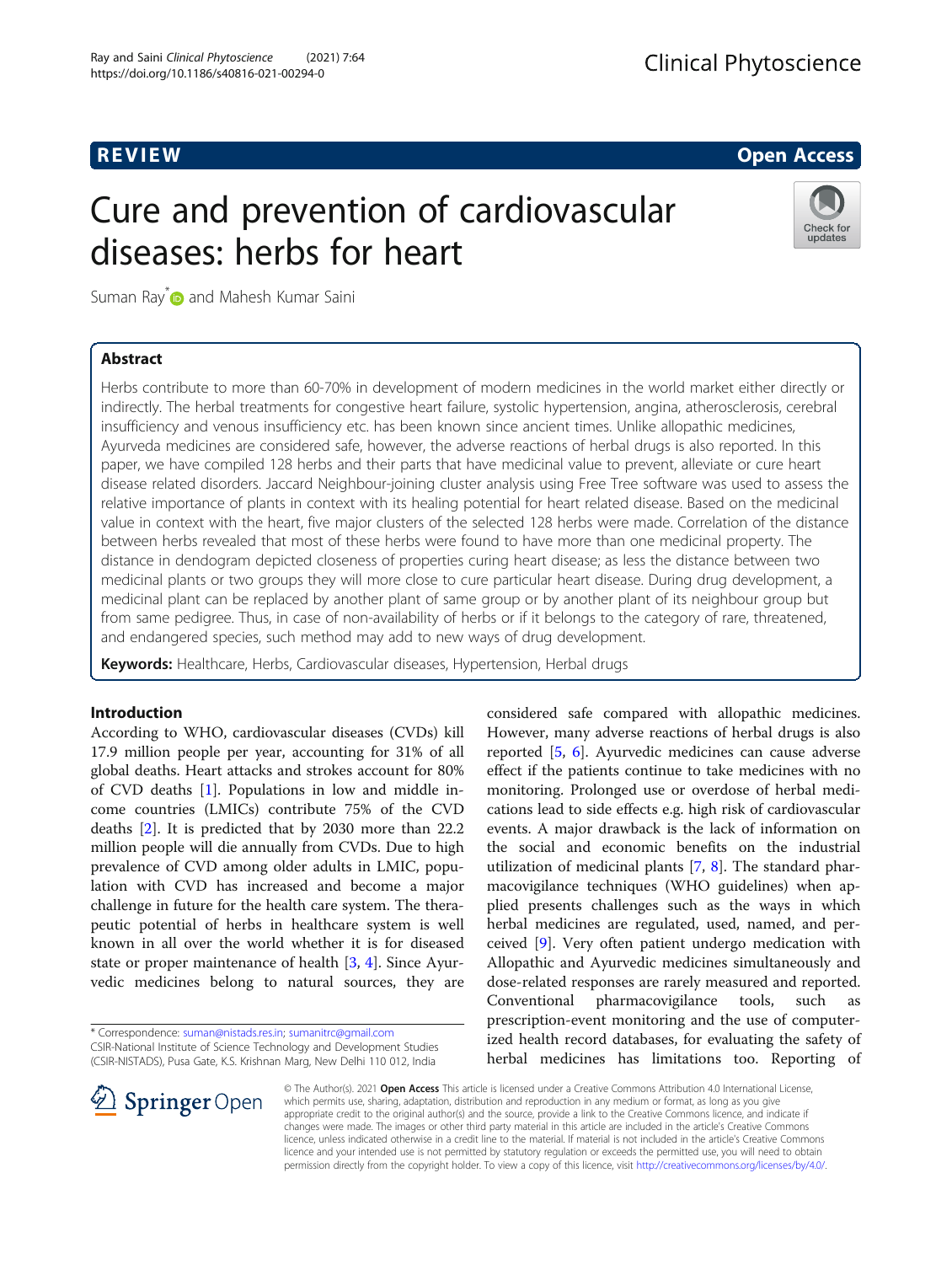adverse events possibly caused by herbal and traditional medicines in an extensive manner is needed for the systematic and rational use of drugs [\[9](#page-8-0)].

Since herbal medications do not require proof of efficacy and safety and there is lack of enough clinical data on herbal medication although, most of the herbs demonstrate an effect on biological mechanisms [\[10](#page-8-0)]. Clinical studies so far on herbal medications are limited in sample size and its impact on relevant clinical outcomes is not much studied. There is increased risk of side effects as it is not tested in pregnant women and children. Sometimes there is even contamination with other conventional medications and there also exists risk of drug interactions. Even substitution with alternative plant species is also reported. Enough and improved knowledge herbal medications is essential. Also, there should be transparency between patient- physician and possible benefits, side effects should be discussed. Thus, herbal drug development is possible only if there is development of standardized herbal products.

The present study was conducted to assess the relative importance of herbs that has medicinal potential to regulate heart and cure related disease. This may add to enhance drug discovery approaches for its promotion and development i.e. to generate safety data-either before or after marketing of the formulation.

#### Materials and methods

Plants having medicinal properties for treatment of various heart diseases were extracted from secondary database search e.g. Google Scholar, PubMed and published research articles. Based on this, dataset of 128 different medicinal plants were further grouped and assessed for its relative medicinal potential to regulate and treat heart disease (Table [1](#page-2-0) [12-27] <http://www.nmpb.nic.in/>, [https://en.wikipedia.org/wiki/Scutellaria#Traditional\\_](https://en.wikipedia.org/wiki/Scutellaria#Traditional_use) [use](https://en.wikipedia.org/wiki/Scutellaria#Traditional_use)). The percentage of plant parts used for the treatment of heart disease were further assessed (Fig. [1](#page-5-0)). Heart disease and the Plant uses were categorised in three parts: Plants used in only one diseases of heart, two disease of heart, three diseases of heart were grouped together (Table [2](#page-6-0) [\[27\]](#page-9-0)). Jaccard Neighbourjoining dendrogram were obtained through collected dataset of 128 different plants useful for heart disease ailment, computed performed with the help of Free Tree software version 0.9.1.50 and FigTree version 1.2.2. And mathematical consensus tree so obtained after 1000 replicates of bootstrap. Herbs were recorded as '1' for present or '0' for absent of a particular medicinal property related to heart. The objective of the cluster analysis was to develop sub grouping of plants on the basis of their properties to treat heart disease. This method of clustering not only clusters sample, but also it clusters various clusters that were formed earlier in the clustering process. In this method, each sample or variable was treated as a cluster of 1 and the closest two clusters are joined to form a new cluster [[28](#page-9-0)].

## Results

In this paper we have listed 128 plants, its habit and parts used for treatment of heart disease (Table [1\)](#page-2-0). Comparative analysis of parts used of percentage of total plants showed that root and rhizome is the most frequently used plant parts followed by leaves, while gum being the least frequently used plant parts in context with ailment of heart disease (Fig. [1](#page-5-0)). The order (maximum to minimum) of plant parts used for heart disease ailment is root and rhizome-leaf-stem-flower-fruit and seed-other parts-gum (Fig. [1](#page-5-0)). Analysis of plants used for various types of heart diseases showed that only one plant i.e. Crocus sativus L. has the potential to cure five types of heart disease-hypertension, heart attack and reduction in blood fat, anti-oxidant and cardiac tonic thus indicating its relevancy in context with cardiovascular diseases (Table [2](#page-6-0)). Similarly, plants having medicinal property to cure four heart disease category were also few (Table [2](#page-6-0)). Maximum number of plants were found to be in category of curing only one heart disease type. Very few plants were observed to have medicinal property capable of treating multiple heart disease type (Table [2\)](#page-6-0).

Cluster analysis based on Jaccard Neighbour-joining dendrogram using collected dataset of 128 herbs useful for heart with the help of Free Tree software version 0.9.1.50 and FigTree version 1.2.2. and mathematical consensus tree was obtained after 1000 replicates of bootstrap (Fig. [2](#page-7-0)). Five major clusters of the selected 128 herbs were observed on the basis of their medicinal value in context with heart. Within a cluster most of herbs showing similar properties and medicinal similarity negatively correlated with the cluster distance. Correlation of the distance between herbs also revealed that most of these herbs were found to have more than one medicinal property (Fig. [2\)](#page-7-0).

#### **Discussion**

A variety of modern medicines have been developed from herbs that are being used by native people [\[29](#page-9-0)]. Herb serve as both preventive and therapeutic purposes of many diseases. Use of herbs for cardiovascular diseases such as congestive heart failure, systolic hypertension, angina pectoris, atherosclerosis, cerebral insufficiency, and arryhythmia is prevalent since ancient time [\[30](#page-9-0)]. Herbs has been a continuing source for medicine e.g. antineoplastic drug paclitaxel derived from Taxus brevifolia, digitoxin from Digitalis purpurea, reserpine from *Rauwolfia serpentina* etc  $[1]$  $[1]$ . These herbs are used for treatment of cardiovascular diseases. Use of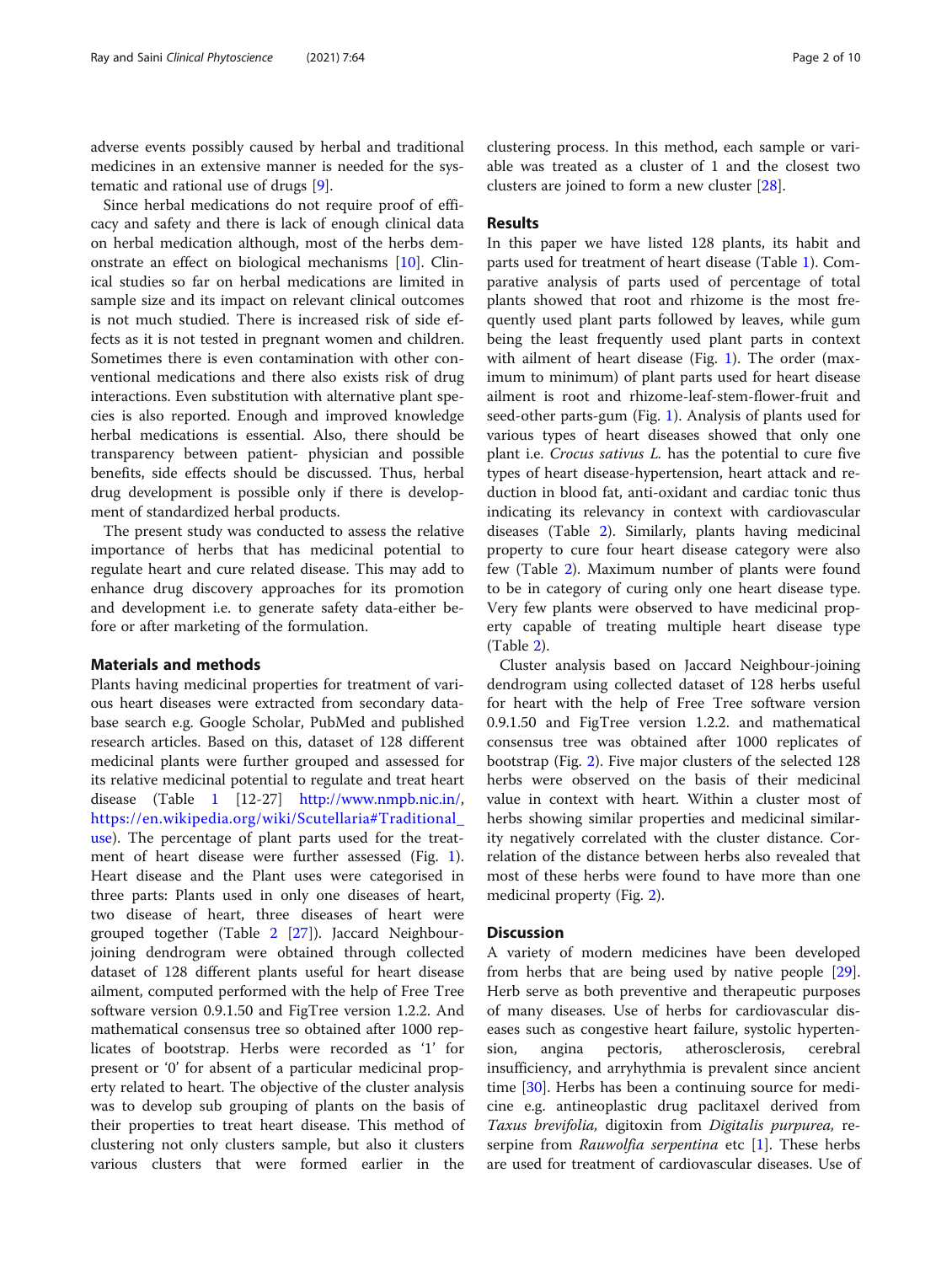# <span id="page-2-0"></span>Table 1 List of plants, its habit and parts used for treatment of heart disease

| S.<br>No. | Scientific name                | Common name        | <b>Family name</b> |             | Habit Part used                         |
|-----------|--------------------------------|--------------------|--------------------|-------------|-----------------------------------------|
| 1         | Achillea millefolium           | Common Yarrow      | Asteraceae         | Herb        | Fruit (Seed)                            |
| 2         | Acorus calamus                 | Calamus            | Acoraceae          | Herb        | Root (Rhizome)                          |
| 3         | Actaea racemosa                | Black cohosh       | Ranunculaceae      | Herb        | Leaf and stem (http://www.nmpb.nic.in/) |
| 4         | Allium sativum                 | Garlic             | Amaryllidaceae     | Herb        | Root                                    |
| 5         | Aloe vera                      | Aloe vera          | Asphodelaceae      | Herb        | Leaf                                    |
| 6         | Amomum subulatum Roxb          | Black cardamom     | Zingiberaceae      | Herb        | Leaf, Seed, Fruit                       |
| 7         | Anchusa italica Retz.          | Anchusa            | Boraginaceae       | Herb        | Flowers                                 |
| 8         | Anethum graveolens             | Dill               | Apiaceae           | Herb        | Fruit (Seed), Fruit                     |
| 9         | Anthemis gayana Boiss.         | Mayweed            | Asteraceae         | Herb        | Leaf and flower                         |
| 10        | Apium graveolens               | Ajmoda             | Apiaceae           | Herb        | Fruit                                   |
| 11        | Aquilaria agallocha Roxb.      | Agarwood           | Thymelaeaceae      | Tree        | Stem Wood                               |
| 12        | Arctium minus hill.            | Lesser burdock     | Compositae         | Herb        | Root                                    |
| 13        | Bambusa arundinacea Retz.      | Bans               | Poaceae            | Shrub Leaf  |                                         |
| 14        | Berberis darwinii              | Barbery            | Berberidaceae      | Herb        | Rhizomes [11]                           |
| 15        | Berberis integerrima           | Zerešk             | Berberidaceae      | Shrub       | Fruit                                   |
| 16        | Berberis vulgaris              | Common barberry    | Berberidaceae      | Shrub Fruit |                                         |
| 17        | Boerhavia diffusa              | Puarnava           | Nyctaginaceae      | Herb        | Root, Whole Plant                       |
| 18        | Boswellia sacra                | Olibanum-tree      | Burseraceae        | Tree        | Gum resin [12]                          |
| 19        | Calamintha acinos (L.) Clairv. | calamints          | Lamiaceae          | Herb        | Aerial parts                            |
| 20        | Calendula officinalis L.       | English marigold   | Asteraceae         | Herb        | Flowers                                 |
| 21        | Camellia sinensis              | Tea                | Theaceae           | Shrub       | Leaf                                    |
| 22        | Capsicum annuum                | Capsicum           | Solanaceae         | Herb        | Fruit                                   |
| 23        | Carissa carandas linn.         | Karanda            | Apocynaceae        | Shrub Fruit |                                         |
| 24        | Carthamus tinctorius           | Safflower          | Asteraceae         | Herb        | Fruit (Seed)                            |
| 25        | Centaurea behen L.             | Behen              | Compositae         | Herb        | Roots                                   |
| 26        | Centella asiatica (l.) Urban   | Gotu kola          | Apiaceae           | Herb        | Leaf, Whole Plant                       |
| 27        | Cichorium intybus              | Chicory            | Asteraceae         | Shrub       | Flower, Leaf, Root, Fruit (Seed)        |
| 28        | Cinnamomum camphora (L.)       | Camphor tree       | Lauraceae          | Tree        | Camphor                                 |
| 29        | Cinnamomum cassia (L.)         | Chinese cinnamon   | Lauraceae          | Herb        | Bark                                    |
| 30        | Cinnamomum verum               | Cinnamon           | Lauraceae          | Tree        | Bark (Stem), Leaf                       |
| 31        | Citrus medica L.               | Citron             | Rutaceae           | Tree        | Fruit                                   |
| 32        | Commiphora myrrha              | Myrrh              | Burseraceae        | Tree        | Oleo-Gum Resin                          |
| 33        | Commiphora wightii             | Gugglul            | Burseraceae        | Tree        | Oleo-Gum Resin, Stem, Root              |
| 34        | Coriandrum sativum             | Coriander          | Apiaceae           | Herb        | Fruit, Leaf                             |
| 35        | Crataegus monogyna             | Hawthorn           | Rosaceae           | Tree        | Flower and Leaf                         |
| 36        | Crataegus pontica c. Koch.     | Hawberry           | Rosaceae           | Tree        | Fruit                                   |
| 37        | Crocus haussknechtii           | Autumn crocus      | Iridaceae          | Herb        | whole plants [13]                       |
| 38        | Crocus sativus L.              | Saffron            | Iridaceae          | Herb        | Flowers                                 |
| 39        | Curcuma longa                  | Turmeric           | Zingiberaceae      | Herb        | Root (Rhizome, Tuber)                   |
| 40        | Curcuma zedoaria (Bergius)     | Zedoary            | Zingiberaceae      | Herb        | Rhizome                                 |
| 41        | Ecbalium elaterium             | Squirting cucumber | Cucurbitaceae      | Herb        | Fruit                                   |
| 42        | Eclipta prostrata              | Bhringraj          | Asteraceae         | Herb        | Whole Plant                             |
| 43        | Elettaria cardamom             | Cardamom           | Zingiberaceae      | Herb        | Fruit (Fruit, Seed)                     |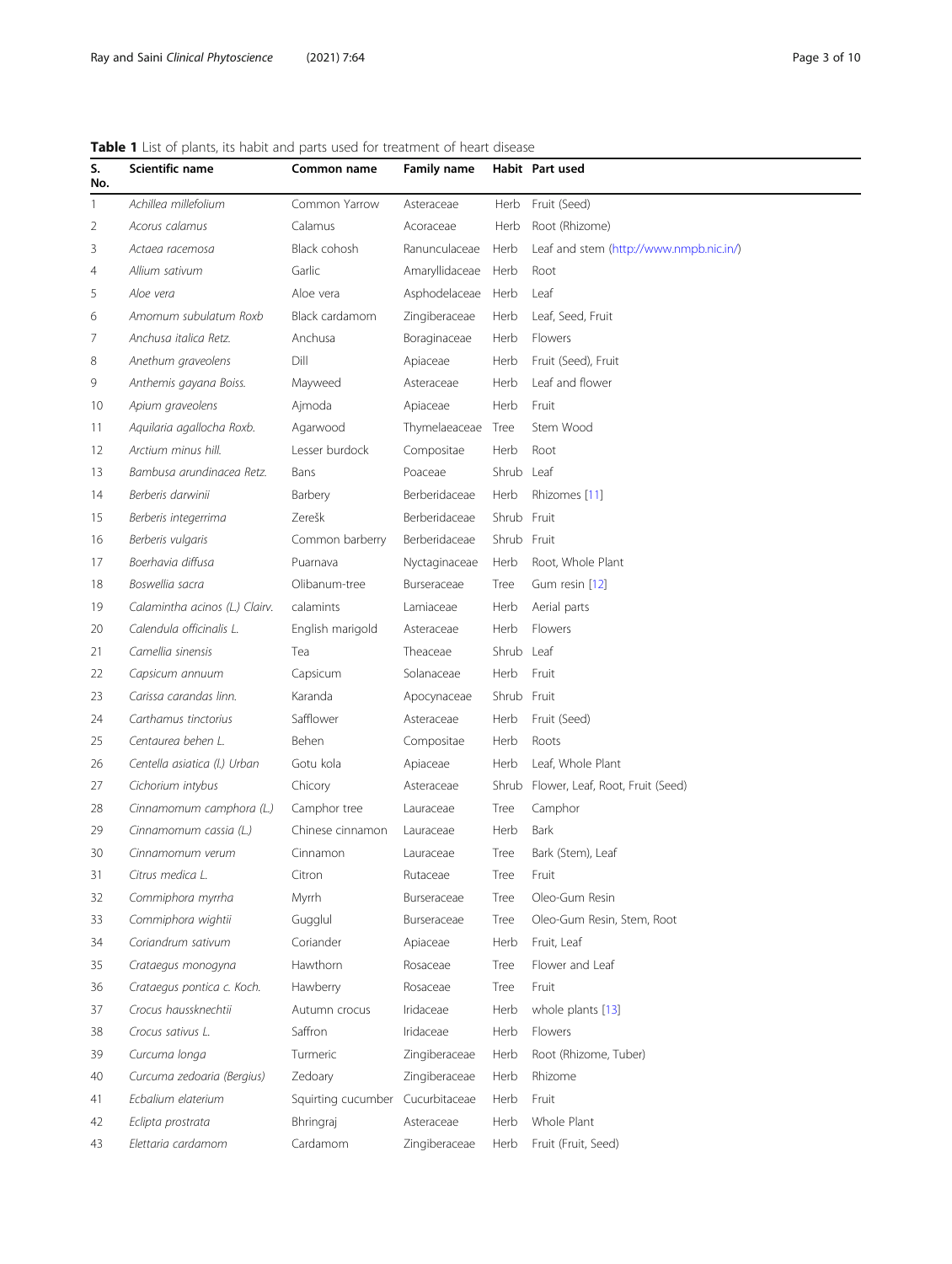# Table 1 List of plants, its habit and parts used for treatment of heart disease (Continued)

| S.<br>No. | Scientific name                      | Common name              | <b>Family name</b> |       | Habit Part used                       |
|-----------|--------------------------------------|--------------------------|--------------------|-------|---------------------------------------|
| 44        | Falcaria vulgaris                    | Sickleweed               | Apiaceae           | Herb  | Leaf. flower and Stem                 |
| 45        | Fragaria vesca L.                    | Alpine strawberry        | Rosaceae           | Herb  | Leaf, rhizome and Fruit               |
| 46        | Garcina indica choisy                | Amsul                    | Clusiaceae         | Tree  | Fruit (Fruit, Peel)                   |
| 47        | Garcinia cambogia (gaertn.)<br>Desr. | Citrin                   | Clusiaceae         | Tree  | Leaves and fruits [14]                |
| 48        | Garcinia pedunculata roxb.           | Amlayettas               | Clusiaceae         | Tree  | Fruit                                 |
| 49        | Genus panax                          | Ginseng                  | Araliaceae         | Shrub | Root [15]                             |
| 50        | Ginkgo biloba                        | Ginkgo                   | Ginkgoaceae        | Tree  | Leaves $[16]$                         |
| 51        | Gmelina asiatica linn.               | <b>Badhar</b>            | Lamiaceae          | Tree  | Bark (Root)                           |
| 52        | Gundelia tournefortii                | Gundelia                 | Asteraceae         | Herb  | Leaf                                  |
| 53        | Inula helenium                       | Elecampane               | Asteraceae         | Shrub | Whole plant [17]                      |
| 54        | Juniperus communis                   | Common juniper           | Cupressaceae       | Tree  | Fruit                                 |
| 55        | Lactuca sativa                       | Garden lettuce           | Asteraceae         | Herb  | Leaf                                  |
| 56        | Lavandula stoechas L.                | French lavender          | Lamiaceae          | Herb  | Aerial parts and flowers              |
| 57        | Leonurus cardiac                     | Motherwort               | Lamiaceae          | Herb  | Whole plant [18]                      |
| 58        | Magnifera indica linn.               | Aam                      | Anacardiaceae      | Tree  | Fruit                                 |
| 59        | Malus domestica Baumg.               | Table apple              | Rosaceae           | Tree  | Peels and fruits                      |
| 60        | Malva neglecta                       | Common mallow            | Malvaceae          | Herb  | Leaf and Stem                         |
| 61        | Medicago sativa                      | Alfalfa leaves           | Fabaceae           | Herb  | Leaf                                  |
| 62        | Melilotus indicus                    | Sweet clover             | Fabaceae           | Herb  | Leaf                                  |
| 63        | Melissa officinalis L.               | Lemon Balm               | Lamiaceae          | Herb  | Aerial parts and leaf                 |
| 64        | Mentha $\times$ piperita L.          | Peppermint               | Lamiaceae          | Herb  | Leaf                                  |
| 65        | Mentha spicata                       | Spearmint                | Lamiaceae          | Herb  | Leaf                                  |
| 66        | Myristica fragrans                   | Nutmeg                   | Myristicaceae      | Tree  | Fruit                                 |
| 67        | Nardostachys jatamansi               | Jatamamsi                | Caprifoliaceae     | Herb  | Root (Rhizome)                        |
| 68        | Nectaroscordum tripedale             | Avon Bulbs               | Amaryllidaceae     | Herb  | Flowers [19]                          |
| 70        | Nerium oleander L.                   | Nerium                   | Apocynaceae        | Shrub | Leaf and flower                       |
| 71        | Nigella sativa                       | Black-caraway            | Ranunculaceae      | Herb  | Fruit (Seed)                          |
| 72        | Nymphaea alba L.                     | White nenuphar           | Nymphaeaceae       | Herb  | Flowers                               |
| 73        | Ocimum bacilicum                     | Basil                    | Lamiaceae          | Herb  | Leaf, Whole Plant, Root, Fruit (Seed) |
| 74        | Olea europaea                        | Olive                    | Oleaceae           | Tree  | Seeds                                 |
| 75        | Paeonia officinalis L.               | Common peony             | Paeoniaceae        | Herb  | Roots                                 |
| 76        | Paliurus spina-christi miller.       | Christ's thorn<br>jujube | Rhamnaceae         | Tree  | Fruit                                 |
| 77        | Phyllanthus emblica L.               | Amla                     | Phyllanthaceae     | Tree  | Fruits and Leaves, branches, barks    |
| 78        | Picrorrhiza kurroa                   | Katuka                   | Plantaginaceae     | Herb  | Root                                  |
| 79        | Piper longum                         | Long pepper<br>(pippali) | Piperaceae         | Herb  | Root, Fruit                           |
| 80        | Piper nigrum                         | Black pepper             | Piperaceae         | Herb  | Stem, Fruit                           |
| 81        | Pistacia vera L.                     | Pistachio                | Anacardiaceae      | Tree  | Seed [20]                             |
| 82        | Polypodium vulgare L.                | Common polypody          | Polypodiaceae      | Herb  | Roots                                 |
| 83        | Portulaca oleracea                   | Common purslane          | Portulacaceae      | Herb  | Fruit (Seed), Whole Plant             |
| 84        | Prunus scoparia (spach)<br>schneider | Wild almond              | Rosaceae           |       | Shrub Seed [21]                       |
| 85        | Pterocarpus santalinus L.f.          | Red sandalwood           | Fabaceae           | Tree  | Bark and wood                         |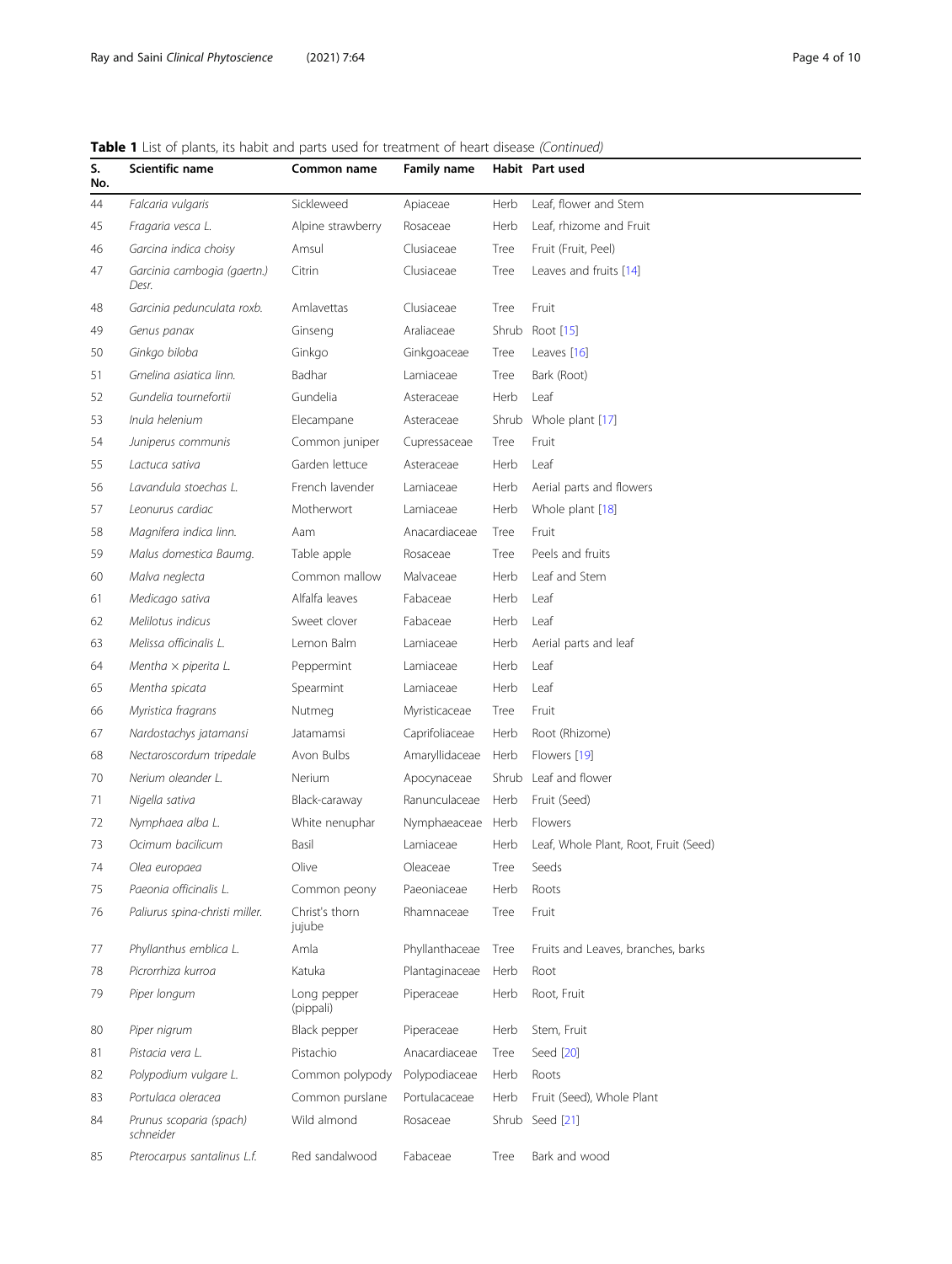# Table 1 List of plants, its habit and parts used for treatment of heart disease (Continued)

| S.<br>No. | Scientific name              | Common name             | <b>Family name</b> |       | Habit Part used                                                             |
|-----------|------------------------------|-------------------------|--------------------|-------|-----------------------------------------------------------------------------|
| 86        | Punica granatum linn         | Anardana                | Lythraceae         | Shrub | Flower, Fruit (Fruit, Seed)                                                 |
| 87        | Pyrus communis L.            | European pear           | Rosaceae           | Tree  | leaves and bark and fruit [22]                                              |
| 88        | Rheum ribes                  | Rhubarb of<br>babilonia | Polygonaceae       | Herb  | Stem                                                                        |
| 89        | Rhus coriaria                | Sicilian sumac          | Anacardiaceae      |       | Shrub Leaf and Fruit                                                        |
| 90        | Rosa canina                  | Dog rose                | Rosaceae           |       | Shrub Flowers                                                               |
| 91        | Rosa damascena Mill.         | Damask rose             | Rosaceae           |       | Shrub Flowers                                                               |
| 92        | Rubus caesius                | European dewberry       | Rosaceae           |       | Shrub Fruit and Leaf                                                        |
| 93        | Rumex crispus                | Curly dock              | Polygonaceae       | Herb  | Fruit and leaf                                                              |
| 94        | Ruscus aculeatus             | Butcher's broom         | Asparagaceae       | Shrub | Whole plant [23]                                                            |
| 96        | Santalum album L.            | Indian sandalwood       | Santalaceae        | Tree  | Bark and wood                                                               |
| 97        | Scutellaria pekinensis       | Skullcap                | Lamiaceae          | Herb  | Root [24]                                                                   |
| 98        | Senna alexandrina mill       | Senna                   | Fabaceae           | Herb  | Leaf, Fruit (Fruit, Seed)                                                   |
| 99        | Sesamun indicum              | Sesame                  | Pedaliaceae        | Tree  | Leaf and Wood                                                               |
| 100       | Silybum marianum             | Cardus marianus         | Asteraceae         | Herb  | Fruit (Seed)                                                                |
| 101       | Smyrnium cordifolium         | Smyrnium                | Apiaceae           | Herb  | Seed                                                                        |
| 102       | Strychnos nux-vomica         | Vishatinaduka           | Loganiaceae        | Tree  | Fruit (Seed), Stem Or Bark                                                  |
| 103       | Suaeda aegyptiaca            | Suaeda                  | Amaranthaceae Herb |       | Leaf                                                                        |
| 104       | Symplocos racemosa Roxb.     | Symplocos               | Symplocaceae       | Shrub | Bark [25]                                                                   |
| 105       | Tamarindus indica L.         | Tamarind                | Fabaceae           | Tree  | Leaf and fruit                                                              |
| 106       | Taraxacum officinale         | Dandelion               | Asteraceae         | Herb  | Root (Rhizome)                                                              |
| 107       | Taxus baccata                | Yew                     | Taxaceae           | Shrub | Leaf                                                                        |
| 108       | Terminalia arjuna (roxb.)    | Arjuna                  | Combretaceae       | Tree  | Fruit (Seed), Bark (Stem)                                                   |
| 109       | Terminalia chebula Willd. ex | Myrobalan               | Combretaceae       | Tree  | Fruits                                                                      |
| 110       | Terminalia horrida Stoud.    | Terminalia              | Santalaceae        | Tree  | Fruits                                                                      |
| 111       | Thymus serpyllum L.          | Breckland thyme         | Lamiaceae          | Herb  | Areal part                                                                  |
| 112       | Trachyspermum ammi           | Ajwain                  | Apiaceae           | Herb  | Fruit                                                                       |
| 113       | Tragopogon porrifolius       | Yellow salsify          | Asteraceae         | Herb  | Root [26]                                                                   |
| 114       | Trigonella foenum-graecum    | Fenugreek               | Fabaceae           | Herb  | Fruit (Seed)                                                                |
| 115       | Ulmus glabra Hudson.         | Scotch elm              | Ulmaceae           | Tree  | Leaf                                                                        |
| 116       | Urtica dioica                | Nettle                  | Urticaceae         | Herb  | Leaf and branches                                                           |
| 117       | Usnea barbata Ach.           | Usnea barbata           | Parmeliaceae       | Herb  | Filaments                                                                   |
| 118       | Valeriana officinalis        | Valerian                | Caprifoliaceae     | Herb  | Fruit                                                                       |
| 120       | Vitis vinifera               | Grape vine              | Vitaceae           | Shrub | Fruit                                                                       |
| 121       | Withania somnifera           | Ashwagandha             | Solanaceae         | Herb  | Root, Whole Plant                                                           |
| 122       | Zingiber officinale          | Sondh                   | Zingiberaceae      | Herb  | Root, Whole Plant                                                           |
| 123       | Zingiber officinale roscoe   | Ginger                  | Zingiberaceae      | Herb  | Root, Whole Plant                                                           |
| 124       | Zingiber zerumbet (L.) Sm.   | Lempoyang               | Zingiberaceae      | Herb  | Pseudo-stem (https://en.wikipedia.org/wiki/<br>Scutellaria#Traditional_use) |
| 125       | Ziziphus jujuba(I) h.karst   | Indian date             | Rhamnaceae         | Tree  | Fruit                                                                       |
| 127       | Ziziphus nummularia          | Jhar ber                | Rhamnaceae         | Shrub | Flower, leaf and Fruit                                                      |
| 128       | Ziziphus spina-christi       | Thorn jujube            | Rhamnaceae         | Tree  | Leaf and Stem                                                               |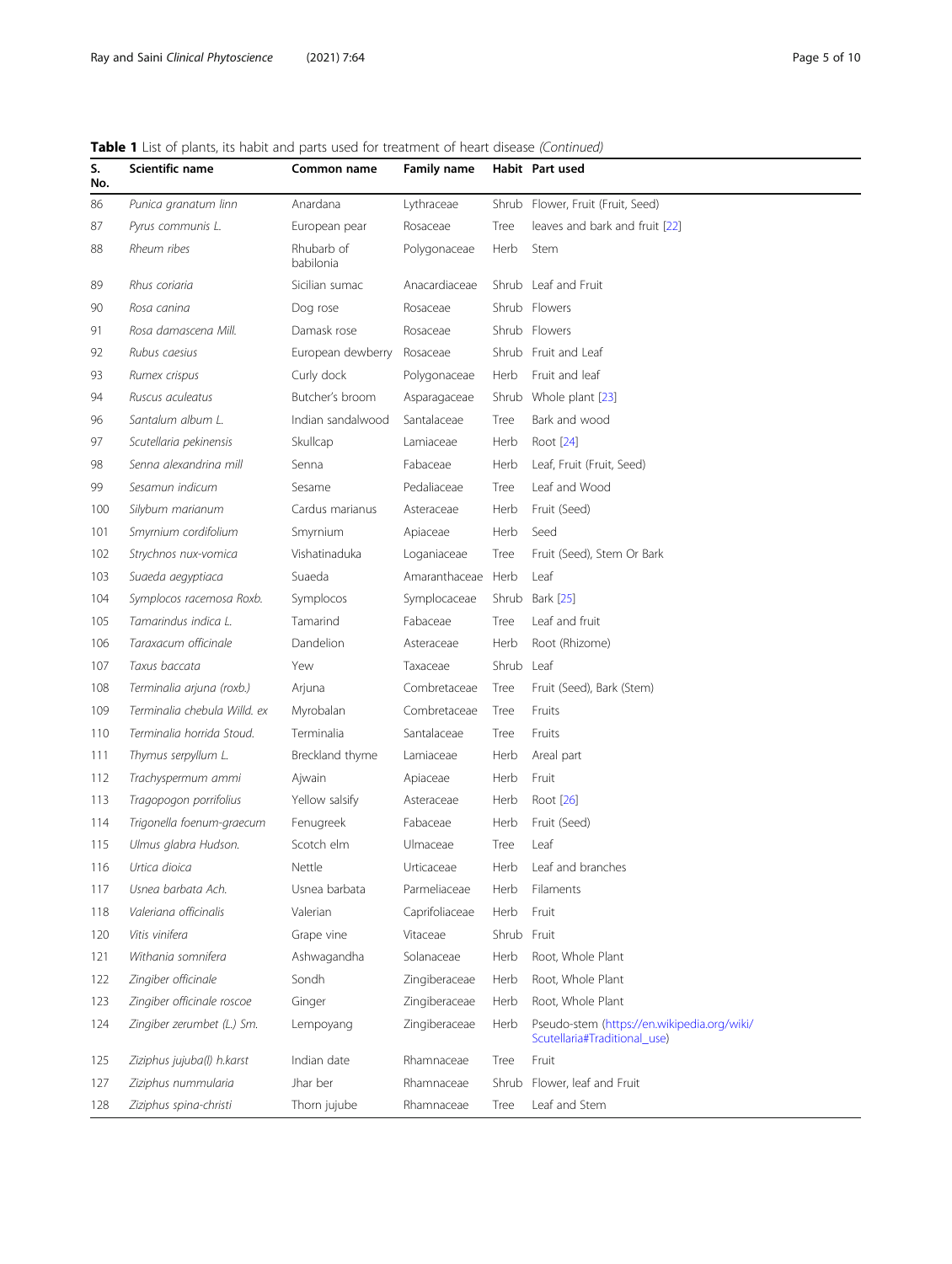<span id="page-5-0"></span>

herbal medicine though exist since past decade, this system of medicine has several lacunae. For example, herbal medicine lack scientific evidence or assessment. Many of the herbal medicines have toxic effects and major drugdrug interactions too. Therefore, in-depth research is needed to understand the pharmacological activity of the herbs. In this paper, cluster analysis of the potential herbs for heart with its ability to treat various heart related diseases was done to understand the possible combination of the herbs that may help in the development of more effective drug formulation that the existing one. As mentioned in the results section, almost every part of the herb has a medicinal property, although root and rhizome is most frequently used plant parts.

Herbs have more than one medicinal property i.e. it has the potential to prevent or cure more than one disease as demonstrated in our results. For example, only one herb Crocus sativus L. was found to have medicinal property with the potential to treat five heart disease type-hypertension, heart attack, reduction in blood fat, anti- oxidant, and cardiac tonic. Role of this herb against cardiovascular diseases is related to their antioxidant and anti-inflammation effects [\[31\]](#page-9-0). Crocus sativus is found to have antihypertensive and normalizing effect on blood pressure [\[32](#page-9-0)]. It is known to possess a potent inhibitory effect on heart rate and contractility of guinea pig heart via calcium channel-blocking effect [[33\]](#page-9-0). Other studies also support cardiovascular effects of saffron and its components [\[34](#page-9-0)].

Three herbs-Citrus medica L., Crataegus monogyna, Elettaria cardamom possess medicinal property with the potential to treat four heart disease type. Citrus medica L. "Otroj" (Brain citron), is a member of Rutaceae family. Evidence supports its cardioprotective potential due to its potent antioxidant and free radical scavenging activity [[35\]](#page-9-0). Crataegus species is shown to represent a safe, effective, nontoxic agent in the treatment of cardiovascular disease and ischemic heart disease (IHD) [[36\]](#page-9-0). Its mechanism of action include direct scavenging of reactive oxygen species, enhanced superoxide dismutase, and catalase activities, antioxidant activity, down regulation of caspase 3 gene etc. [\[36\]](#page-9-0). Crataegus monogyna are rich in polyphenols and both of its leaves and flowers or alternatively the fruit are used medicinally [[37\]](#page-9-0). It helps to regulate both high and low blood pressure, in addition to slowly breaking down cholesterol and fat deposits in the body [[37](#page-9-0)]. It increases conversion rates of LDL or "bad" cholesterol into HDL or "good" cholesterol in the liver and improves blood and oxygen supply to the heart muscle. In cases of congestive heart failure and circulatory disorders, *Hawthorns* is prominently being used in a holistic approach to heal the body itself [\[37\]](#page-9-0). It plays a role in alleviating irritation and swelling of the blood vessels. Study has shown that small cardamom Elettaria cardamom effectively lowers blood pressure, increases fibrinolysis, and boosts antioxidant status in stage 1 hypertensive patients without affecting blood lipids or fibrinogen levels [\[38](#page-9-0)]. A rat study has also demonstrated the ability of cardamom oil to restore lipid homeostasis in the presence of hypercholesterolemia [[39](#page-9-0)]. This study has shown reduction in atherogenicity index by dietary intervention with cardamom powder and cardamom oil hence, the cardioprotective potential of cardamom [\[39](#page-9-0)]. The bark of Terminalia arjuna has been demonstrated to show cardioprotective effects against doxorubicin induced cardiotoxicity by increased coronary artery flow and protection of myocardium against ischemic damage [[40\]](#page-9-0). Terminalia chebula pericap has also been reported to have cardioprotective activity [[41](#page-9-0)].

The dendogram obtained for 128 medicinal plants by Jaccard Neighbour joining dendogram method depicts 128 different medicinal plants having property to cure some type of heart disease/ailment. The medicinal plants in one group showed to have similar properties to cure same heart disease. The distance in dendogram depicts closeness of the properties curing the heart disease; less the distance between two medicinal plants or two groups, the more it is closer to cure particular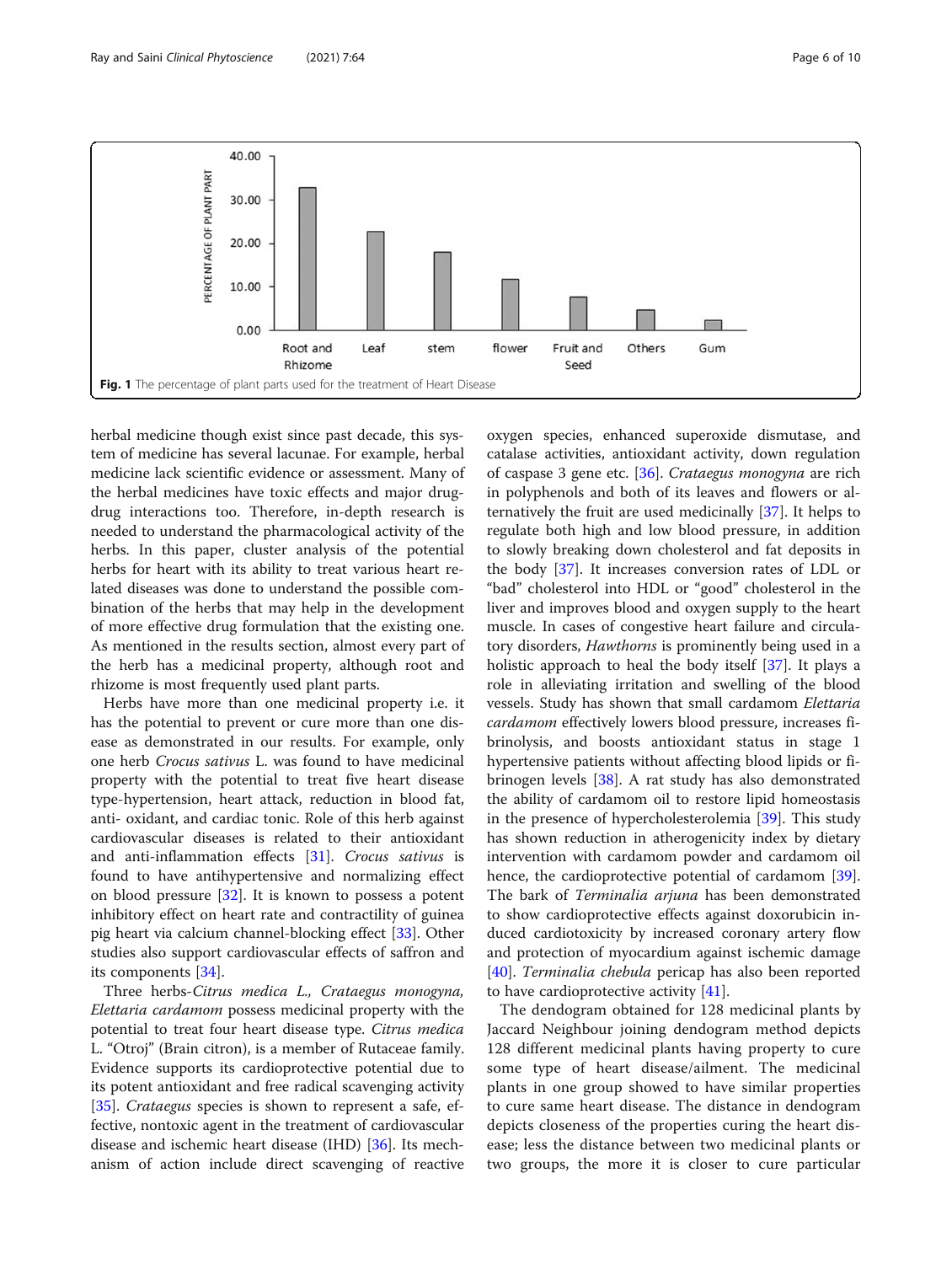# <span id="page-6-0"></span>Table 2: Heart disease and the Plant Uses (A-C)

| A. Plants used in only one disease of heart                                |                                                                                                                                                                                                                                                                                                                                                                                                                                                               |
|----------------------------------------------------------------------------|---------------------------------------------------------------------------------------------------------------------------------------------------------------------------------------------------------------------------------------------------------------------------------------------------------------------------------------------------------------------------------------------------------------------------------------------------------------|
| Reduction of blood pressure                                                | Achillea millefolium, Ecbalium elaterium, Falcaria vulgaris, Prunus scoparia (spach) Schneider, Berberis integrima, Crocu:<br>haussknechtii, Olea europaea, Silybum marianum, Smyrnium cordifolium, Taxus baccata, Tragapogon caricifolius,<br>Ziziphus nummularia                                                                                                                                                                                            |
| Angina                                                                     | Actaea racemosa, Camellia sinensis, Garcinia cambogia (gaertn.) Desr., Genus panax, Ginkgo biloba, Medicago sativa,<br>Ruscus aculeatus                                                                                                                                                                                                                                                                                                                       |
| Anti-oxidant                                                               | Amomum subulatum Roxb, Anchusa italica Retz., Bambusa arundinacea Retz., Boerhavia diffusa, Boswellia carteri<br>Birdw., Calamintha acinos (L.) Clairv., Centaurea behen L., Cinnamomum cassia (L.), Curcuma zedoaria (Bergius),<br>Lavandula stoechas L., Pistacia vera L., Pterocarpus santalinus L.f., Rosax damascena Mill., Symplocos racemosa Roxb.,<br>Tamarindus indica L., Terminalia horrida Stoud., Usnea barbata Ach., Zingiber zerumbet (L.) Sm. |
| Treatment of blocked arteries                                              | Anthemis gayana Boiss.                                                                                                                                                                                                                                                                                                                                                                                                                                        |
| Cardio myopathies                                                          | Apium graveolens, Strychnos nux-vomica                                                                                                                                                                                                                                                                                                                                                                                                                        |
| Blood purification                                                         | Arctium minus hill., Juniperus communis, Malva neglecta, Portulaca oleracea, Rhus coriaria, Rosa canina, Rubus<br>caesius, Suaeda aegyptiaca                                                                                                                                                                                                                                                                                                                  |
| Congenital heart disease                                                   | Carissa carandas linn., Garcina indica choisy, Garcinia pedunculata roxb., Gmelina asiatica linn., Magnifera indica linn.                                                                                                                                                                                                                                                                                                                                     |
| Heart attack                                                               | Carthamus tinctorius, Inula helenium                                                                                                                                                                                                                                                                                                                                                                                                                          |
| Hypertension                                                               | Centella asiatica (l.) Urban, Cinnamomum verum, Crataegus pontica c. Koch., Myristica fragrans, Nigella sativa,<br>Paeonia officinalis L., Paliurus spina-christi miller., Piper longum, Piper nigrum, Scutellaria pekinensis, Terminalia arjuna<br>(roxb.), Withania somnifera, Zingiber officinale                                                                                                                                                          |
| Reduction in blood fat                                                     | Coriandrum sativum, Gundelia tournefortii, Lactuca sativa, Mentha spicata, Polypodium vulgare L., Senna alexandrina<br>mill, Sesamun indicum, Trigonella foenum-graecum, Urtica dioica                                                                                                                                                                                                                                                                        |
| Nourishing of the heart                                                    | Fragaria vesca L.                                                                                                                                                                                                                                                                                                                                                                                                                                             |
| Increase in venous blood                                                   | Melilotus indicus                                                                                                                                                                                                                                                                                                                                                                                                                                             |
| Cardiac tonic                                                              | Nerium oleander L.                                                                                                                                                                                                                                                                                                                                                                                                                                            |
| Cardiac disorders and arrhythmias                                          | Ulmus glabra Hudson.                                                                                                                                                                                                                                                                                                                                                                                                                                          |
| B. Plants used in two diseases of heart                                    |                                                                                                                                                                                                                                                                                                                                                                                                                                                               |
| Hypertension, heart attack                                                 | Acorus calamus, Aloe vera, Commiphora myrrha, Leonurus cardiac, Picrorrhiza kurroa                                                                                                                                                                                                                                                                                                                                                                            |
| Reduction of blood pressure, reduction in blood<br>fat                     | Anethum graveolens                                                                                                                                                                                                                                                                                                                                                                                                                                            |
| Anti-oxidant, cardiac tonic                                                | Aquilaria agallocha Roxb.                                                                                                                                                                                                                                                                                                                                                                                                                                     |
| Angina, hypertension                                                       | Berberis darwinii, Capsicum annuum, Valeriana officinalis                                                                                                                                                                                                                                                                                                                                                                                                     |
| Reduction of blood pressure, blood purification                            | Berberis vulgaris, Ziziphus spina-christi                                                                                                                                                                                                                                                                                                                                                                                                                     |
| Reduction in blood fat, anti-oxidant                                       | Calendula officinalis L., Melissa officinalis L., Melissa officinalis L., Mentha x piperita L.                                                                                                                                                                                                                                                                                                                                                                |
| Blood purification, reduction in blood fat                                 | Cichorium intybus                                                                                                                                                                                                                                                                                                                                                                                                                                             |
| Angina, anti-oxidant                                                       | Cinnamomum camphora L.                                                                                                                                                                                                                                                                                                                                                                                                                                        |
| Angina, heart attack                                                       | Commiphora wightii                                                                                                                                                                                                                                                                                                                                                                                                                                            |
| Blood purification, reduction in blood fat                                 | Eclipta prostrata                                                                                                                                                                                                                                                                                                                                                                                                                                             |
| Reduction in blood fat, anti-oxidant                                       | Malus domestica Baumg., Trachyspermum ammi                                                                                                                                                                                                                                                                                                                                                                                                                    |
| Reduction of blood pressure, treatment of<br>hypolipidemia                 | Nectaro scordeum tripedale                                                                                                                                                                                                                                                                                                                                                                                                                                    |
| Reduction of blood pressure, anti-oxidant                                  | Nymphaea alba L.                                                                                                                                                                                                                                                                                                                                                                                                                                              |
| Hypertension, cardiac tonic                                                | Phyllanthus emblica L.                                                                                                                                                                                                                                                                                                                                                                                                                                        |
| Hypertension, anti-oxidant                                                 | Pyrus communis L., Rheum ribes, Thymus serpyllum L.                                                                                                                                                                                                                                                                                                                                                                                                           |
| Hypertension, reduction in blood fat                                       | Santalum album L., Vitis vinifera                                                                                                                                                                                                                                                                                                                                                                                                                             |
| Angina, reduction in blood fat                                             | Zingiber officinale roscoe                                                                                                                                                                                                                                                                                                                                                                                                                                    |
| C. Plants used in three diseases of heart                                  |                                                                                                                                                                                                                                                                                                                                                                                                                                                               |
| Angina, hyper-tension, heart attack                                        | Allium sativum, Curcuma longa                                                                                                                                                                                                                                                                                                                                                                                                                                 |
| Hypertension, anti-oxidant, cardiac tonic                                  | Nardostachys jatamansi                                                                                                                                                                                                                                                                                                                                                                                                                                        |
| Hypertension, reduction in blood fat, cardiac tonic                        | Ocimum bacilicum                                                                                                                                                                                                                                                                                                                                                                                                                                              |
| Congenital heart disease, reduction in blood fat,<br>cardiac tonic         | Punica granatum linn                                                                                                                                                                                                                                                                                                                                                                                                                                          |
| Reduction of blood pressure, blood purification,<br>reduction in blood fat | Rumex crispus                                                                                                                                                                                                                                                                                                                                                                                                                                                 |
| Angina, reduction in blood fat, anti- oxidant                              | Taraxacum officinale                                                                                                                                                                                                                                                                                                                                                                                                                                          |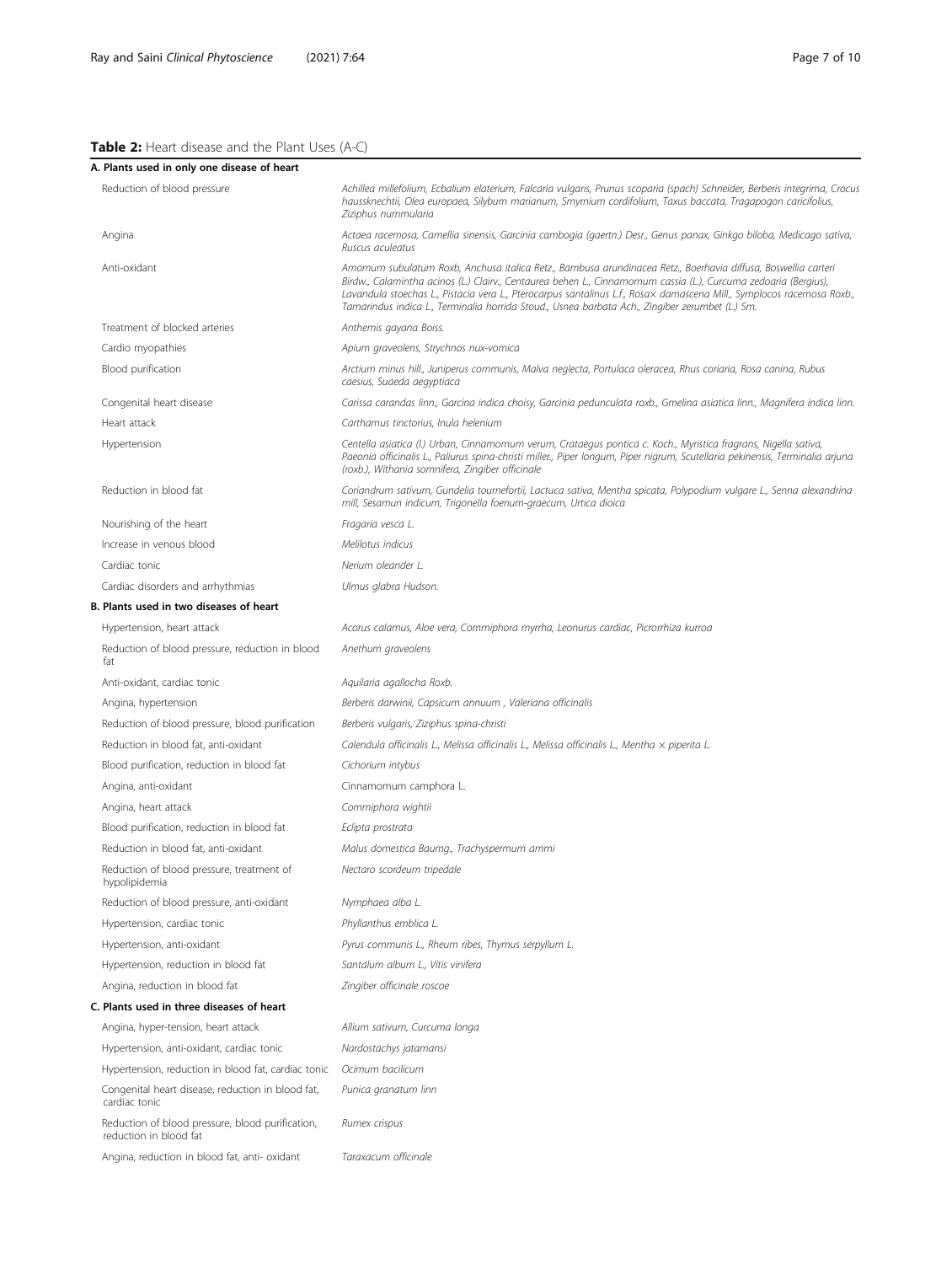#### <span id="page-7-0"></span>Table 2: Heart disease and the Plant Uses (A-C) (Continued)

| Terminalia chebula Willd. ex             |  |  |
|------------------------------------------|--|--|
| Ziziphus jujuba(l) h.karst               |  |  |
| D. Plants used in four diseases of heart |  |  |
| Citrus medica L                          |  |  |
| Crataegus monogyna,                      |  |  |
| Flettaria cardamom                       |  |  |
| E. Plants used in five diseases of heart |  |  |
| Crocus sativus L.                        |  |  |
|                                          |  |  |

(Source: Babak Baharvand-Ahmadi Pathophysi et. al., 2017 [\[27](#page-9-0)])

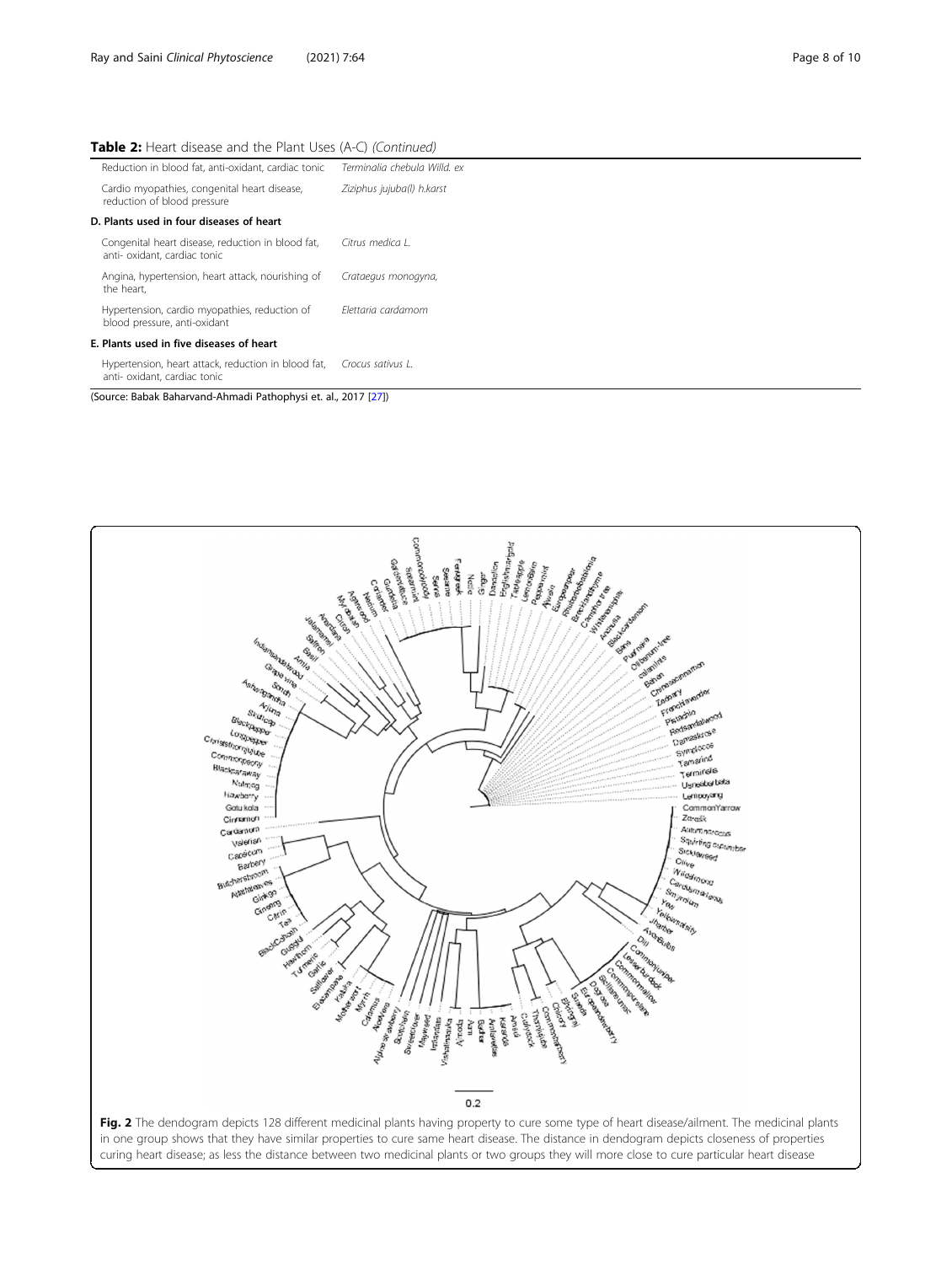<span id="page-8-0"></span>heart disease. During drug development, a medicinal plant can be replaced by another plant of same group or by another plant of its neighbour group but from same pedigree (like garlic, turmeric and safflower) on the basis of their similar properties of curing that particular heart disease. Thus, in case of non-availability of the herbs or if it belongs to the category of rare, threatened, and endangered species, such method may add to new ways of drug development. During drug development, if any medicinal plant shows adverse effect, it can be replaced by a plant with similar medicinal potential, suitable for the same drug composition based on cluster analysis.

Generally, herbal medicines is considered harmless as it is derived from natural sources, however, adverse reaction of herbal medicines is also reported. For example, bleeding is the adverse effect of the herbal drug, Ginko biloba. Similarly, gastrointestinal disturbances, allergic reactions, fatigue, dizziness, confusion, dry mouth, photosensitivity are the adverse effect of the herbal drug St. John's wort. Lack of information on the social and economic benefits on the industrial utilization of medicinal plants is the major drawback in development of the medicinal plant-based industries in developing countries [7, 8].

Medicinal plants are the oldest known health-care products and its importance in the primary health care of individuals and communities in both developed as well as developing countries is increasing. However, further research is needed to find compounds of interest in these plants that can be used as safe and effective medicines to treat heart disease.

#### Conclusion

More scientific research on these plants is needed in order to find new drugs for the treatment of cardiovascular diseases that have no or few side effects.

#### Acknowledgements

Authors sincerely thank Director, CSIR-NISTADS (Pusa, New Delhi) for providing constant support and encouragement in completing this manuscript.

#### Authors' contributions

Suman Ray has provided the concept of the manuscript and written the draft of the manuscript. Tables, Figures and analysis was contributed by Mahesh Kumar Saini. Both authors read and approved the final manuscript.

#### Funding

Funding support from NISTADS/OLP/2017/2.

#### Availability of data and materials

Not applicable

#### **Declarations**

Ethics approval and consent to participate Not applicable

### Consent for publication

Prior consent of all the authors is taken.

#### Competing interests

The authors declare that they have no competing interests.

Received: 27 January 2021 Accepted: 10 June 2021 Published online: 14 July 2021

#### References

- Wu BN, Huang YC, Wu HM, Hong SJ, Chiang LC, Chen J. A highly selective β1-adrenergic blocker with partial β2-agonist activity derived from ferulic acid, an active component of Ligusticum wallichii Franch. J Cardiovasc Pharmacol. 1998;31(5):750–7.
- 2. World Health Organization. Burden: mortality, morbidity and risk factors. In: Alwan A, editor. Global status report on non-communicable diseases 2010. Geneva: World Health Organization; 2011.
- 3. Trikramji AJ, editor. Charak Samhita. 1st Adhyaya, 5th ed. Varanasi: Chaukhambha Sanskrit Sansthan; 2001;23.
- 4. Malik V. Lucknow: Eastern Book Company;2007. Laws relating to drugs and cosmetics. 1940;52-3.
- 5. Saper RB, Kales SN, Paquin J, Burns MJ, Eisenberg DM, Davis RB, et al. Heavy metal content of ayurvedic herbal medicine products. JAMA. 2004;292(23): 2868–73.
- Parab S, Kulkarni R, Thatte U. Heavy metals in 'herbal' medicines. Indian J Gastroenterol. 2003;22(3):111.
- 7. Dahanukar SA, Thatte UM. Can we prescribe ayurvedic drugs rationally? Indian Pract. 1998;51:882–6.
- 8. Sharma PK. Pharmacovigilance: a need in ayurvedic medicine system. Int J Green Pharm. 2018;12:01.
- 9. Kubde S. Adverse drug reactions and pharmacovigilance of herbal medicines in India. Int J Green Pharm. 2016;10(1):S29–32.
- 10. Liperoti R, Vetrano DL, Bernabei R, Onder G. Herbal medications in cardiovascular medicine. J Am Coll. 2017;69(9):1188–99.
- 11. Baharvand-Ahmadi B, Bahmani M, Eftekhari Z, Jelodari M, Mirhoseini M. Overview of medicinal plants used for cardiovascular system disorders and diseases in ethnobotany of different areas in Iran. J Herb Med Pharmacol. 2015;5(1):39–44.
- 12. Wuttke W, Seidlova-Wuttke D, Gorkow C. The cimicifuga preparation BNO 1055 vs. conjugated estrogens in a double-blind placebo-controlled study: effects on menopause symptoms and bone markers. Maturitas. 2003;44: S67–77.
- 13. Mosaddegh M, Esmaeili S, Eslami-Tehrani B, Kermatian B, Mohebby S, Hamzeloo-Moghadam M. Anti-angiogenesis properties of Crocus pallasii subsp. haussknechtii, a popular ethnic food. Res J Pharmacogn. 2015;2(3):37– 42.
- 14. Yob NJ, Jofrry SM, Affandi MM, Teh LK, Salleh MZ, Zakaria ZA. Zingiber zerumbet (L.) Smith: a review of its ethnomedicinal, chemical, and pharmacological uses. Evid Based Complement Altern Med. 2011;543216.
- 15. Baharvand-Ahmadi B, Bahmani M, Tajeddini P, Rafieian-Kopaei M, Naghdi N. An ethnobotanical study of medicinal plants administered for the treatment of hypertension. J Renal Injury Prev. 2016;5(3):123.
- 16. Nagore DH, Bhusnar HU, Nipanikar SU. Phytopharmacological profile of Symplocos racemosa: a review. Pharmacologia. 2014;5(2):76–83.
- 17. Rasha HM, Salha A, Thanai A, Zahar A. The biological importance of Garcinia Cambogia: a review. J Nutr Food Sci. 2015;S5:004.
- 18. Coon JT, Ernst E. Panax ginseng. Drug Saf. 2002;25(5):323–44.
- 19. Biloba G. Woodland Publishing. Pleasant Grove, UT. 1996.
- 20. Russell RG, Rogers MJ, Frith JC, Luckman SP, Coxon FP, Benford HL, et al. The pharmacology of bisphosphonates and new insights into their mechanisms of action. J Bone Miner Res. 1999;14(S2):53–65.
- 21. Keller K. Assessment report on Leonurus cardiaca L., herba. KELLER, K. Committee on Herbal Medicinal Products (HMPC). 2010.
- 22. Baharvand-Ahmadi B, Bahmani M, Tajeddini P, Naghdi N, Rafieian-Kopaei M. An ethno-medicinal study of medicinal plants used for the treatment of diabetes. J Nephropathol. 2016;5(1):44.
- 23. Ghaseminasab M, Ahmadi A, Mazloomi SM. A review on pistachio: its composition and benefits regarding the prevention or treatment of diseases. JOHE. 2015;4(1):57-69.